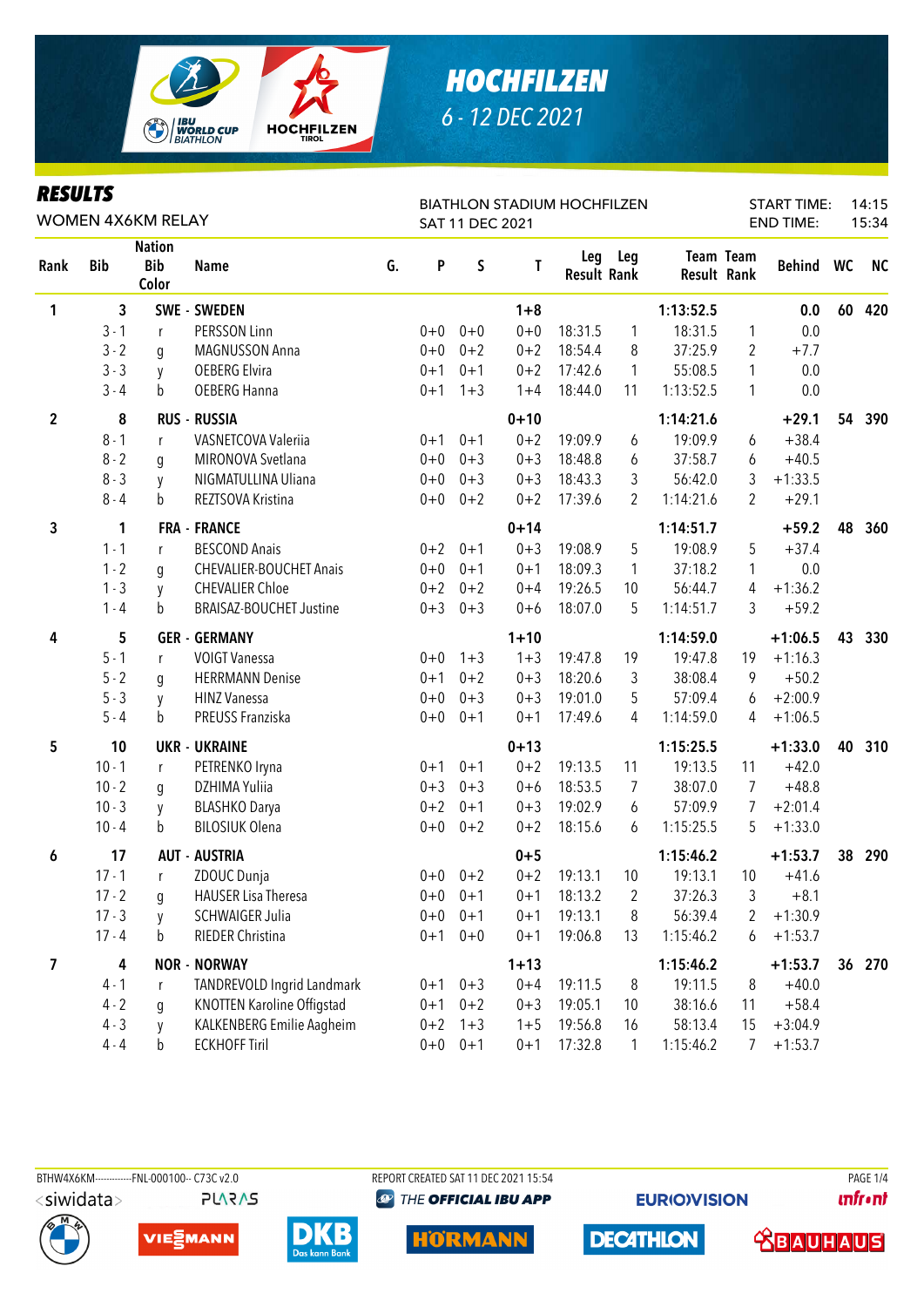

# **HOCHFILZEN** 6 - 12 DEC 2021

| <b>RESULTS</b> |  |
|----------------|--|
|----------------|--|

| KEJULIJ<br><b>WOMEN 4X6KM RELAY</b> |                         |                                      |                             |    |         | SAT 11 DEC 2021 |          | <b>BIATHLON STADIUM HOCHFILZEN</b> |                |                    | <b>START TIME:</b><br><b>END TIME:</b> |           | 14:15<br>15:34 |           |
|-------------------------------------|-------------------------|--------------------------------------|-----------------------------|----|---------|-----------------|----------|------------------------------------|----------------|--------------------|----------------------------------------|-----------|----------------|-----------|
| Rank                                | <b>Bib</b>              | <b>Nation</b><br><b>Bib</b><br>Color | <b>Name</b>                 | G. | P       | $\sf S$         | Т        | Leg<br><b>Result Rank</b>          | Leg            | <b>Result Rank</b> | <b>Team Team</b>                       | Behind WC |                | <b>NC</b> |
| $\pmb{8}$                           | $\overline{\mathbf{z}}$ |                                      | <b>CZE - CZECH REPUBLIC</b> |    |         |                 | $0 + 12$ |                                    |                | 1:15:54.8          |                                        | $+2:02.3$ |                | 34 250    |
|                                     | $7 - 1$                 | $\mathsf{r}$                         | JISLOVA Jessica             |    | $0 + 0$ | $0 + 3$         | $0 + 3$  | 19:10.6                            | $\overline{7}$ | 19:10.6            | $\overline{7}$                         | $+39.1$   |                |           |
|                                     | $7 - 2$                 | q                                    | VOBORNIKOVA Tereza          |    | $0 + 1$ | $0 + 2$         | $0 + 3$  | 19:31.2                            | 16             | 38:41.8            | 13                                     | $+1:23.6$ |                |           |
|                                     | $7 - 3$                 | y                                    | DAVIDOVA Marketa            |    | $0 + 1$ | $0 + 2$         | $0 + 3$  | 18:31.0                            | $\overline{2}$ | 57:12.8            | 8                                      | $+2:04.3$ |                |           |
|                                     | $7 - 4$                 | b                                    | PUSKARCIKOVA Eva            |    | $0+0$   | $0 + 3$         | $0 + 3$  | 18:42.0                            | 10             | 1:15:54.8          | 8                                      | $+2:02.3$ |                |           |
| 9                                   | $\mathbf{2}$            |                                      | <b>BLR - BELARUS</b>        |    |         |                 | $0 + 14$ |                                    |                | 1:16:00.8          |                                        | $+2:08.3$ |                | 32 230    |
|                                     | $2 - 1$                 | r                                    | LESHCHANKA Iryna            |    |         | $0+0$ $0+2$     | $0 + 2$  | 19:26.5                            | 13             | 19:26.5            | 13                                     | $+55.0$   |                |           |
|                                     | $2 - 2$                 | g                                    | KRUCHINKINA Irina           |    | $0 + 3$ | $0 + 2$         | $0 + 5$  | 19:20.9                            | 13             | 38:47.4            | 14                                     | $+1:29.2$ |                |           |
|                                     | $2 - 3$                 | y                                    | KRUCHINKINA Elena           |    | $0 + 1$ | $0 + 3$         | $0 + 4$  | 19:25.1                            | 9              | 58:12.5            | 13                                     | $+3:04.0$ |                |           |
|                                     | $2 - 4$                 | b                                    | SOLA Hanna                  |    | $0 + 2$ | $0+1$           | $0 + 3$  | 17:48.3                            | 3              | 1:16:00.8          | 9                                      | $+2:08.3$ |                |           |
| 10                                  | 12                      |                                      | <b>EST - ESTONIA</b>        |    |         |                 | $0+6$    |                                    |                | 1:16:11.0          |                                        | $+2:18.5$ | 31             | 220       |
|                                     | $12 - 1$                | r                                    | OJA Regina                  |    | $0+0$   | $0 + 0$         | $0 + 0$  | 19:12.0                            | 9              | 19:12.0            | 9                                      | $+40.5$   |                |           |
|                                     | $12 - 2$                | g                                    | <b>TOMINGAS Tuuli</b>       |    | $0+0$   | $0 + 2$         | $0 + 2$  | 18:29.0                            | 4              | 37:41.0            | 4                                      | $+22.8$   |                |           |
|                                     | $12 - 3$                | y                                    | <b>KUELM Susan</b>          |    | $0 + 3$ | $0 + 0$         | $0 + 3$  | 19:49.7                            | 14             | 57:30.7            | 9                                      | $+2:22.2$ |                |           |
|                                     | $12 - 4$                | b                                    | TALIHAERM Johanna           |    | $0+0$   | $0 + 1$         | $0 + 1$  | 18:40.3                            | 8              | 1:16:11.0          | 10                                     | $+2:18.5$ |                |           |
| 11                                  | 15                      |                                      | <b>FIN - FINLAND</b>        |    |         |                 | $0 + 11$ |                                    |                | 1:16:38.0          |                                        | $+2:45.5$ | 30             | 210       |
|                                     | $15 - 1$                | $\mathsf{r}$                         | <b>MINKKINEN Suvi</b>       |    |         | $0+0$ $0+3$     | $0 + 3$  | 19:36.3                            | 15             | 19:36.3            | 15                                     | $+1:04.8$ |                |           |
|                                     | $15 - 2$                | g                                    | <b>EDER Mari</b>            |    | $0 + 1$ | $0 + 1$         | $0 + 2$  | 18:40.7                            | 5              | 38:17.0            | 12                                     | $+58.8$   |                |           |
|                                     | $15 - 3$                | y                                    | <b>KINNUNEN Nastassia</b>   |    | $0 + 1$ | $0 + 3$         | $0 + 4$  | 19:29.7                            | 11             | 57:46.7            | 10                                     | $+2:38.2$ |                |           |
|                                     | $15 - 4$                | b                                    | <b>LEHTONEN Venla</b>       |    | $0 + 1$ | $0 + 1$         | $0 + 2$  | 18:51.3                            | 12             | 1:16:38.0          | 11                                     | $+2:45.5$ |                |           |
| 12                                  | 13                      |                                      | <b>USA - UNITED STATES</b>  |    |         |                 | $0 + 12$ |                                    |                | 1:16:42.7          |                                        | $+2:50.2$ | 29             | 200       |
|                                     | $13 - 1$                | $\mathsf{r}$                         | <b>IRWIN Deedra</b>         |    |         | $0+2$ 0+2       | $0 + 4$  | 20:02.3                            | 22             | 20:02.3            | 22                                     | $+1:30.8$ |                |           |
|                                     | $13 - 2$                | g                                    | <b>DUNKLEE Susan</b>        |    | $0 + 1$ | $0 + 1$         | $0 + 2$  | 19:05.0                            | 9              | 39:07.3            | 16                                     | $+1:49.1$ |                |           |
|                                     | $13 - 3$                | у                                    | REID Joanne                 |    | $0 + 1$ | $0 + 2$         | $0 + 3$  | 19:05.6                            | $\overline{7}$ | 58:12.9            | 14                                     | $+3:04.4$ |                |           |
|                                     | $13 - 4$                | b                                    | <b>EGAN Clare</b>           |    | $0 + 1$ | $0 + 2$         | $0 + 3$  | 18:29.8                            | 7              | 1:16:42.7          | 12                                     | $+2:50.2$ |                |           |
| 13                                  | 6                       |                                      | <b>ITA - ITALY</b>          |    |         |                 | $0 + 11$ |                                    |                | 1:16:46.0          |                                        | $+2:53.5$ | 28             | 190       |
|                                     | $6 - 1$                 | r                                    | VITTOZZI Lisa               |    |         | $0+0$ 0+0       | $0+0$    | 18:32.4                            | $\overline{2}$ | 18:32.4            | $\overline{2}$                         | $+0.9$    |                |           |
|                                     | $6 - 2$                 | g                                    | COMOLA Samuela              |    |         | $0+0$ $0+2$     | $0 + 2$  | 19:41.3                            | 17             | 38:13.7            | 10                                     | $+55.5$   |                |           |
|                                     | $6 - 3$                 | y                                    | <b>FAUNER Eleonora</b>      |    |         | $0+2$ 0+3       | $0 + 5$  | 19:51.5                            | 15             | 58:05.2            | 12                                     | $+2:56.7$ |                |           |
|                                     | $6 - 4$                 | b                                    | CARRARA Michela             |    |         | $0+2$ $0+2$     | $0 + 4$  | 18:40.8                            | 9              | 1:16:46.0          | 13                                     | $+2:53.5$ |                |           |
| 14                                  | 9                       |                                      | SUI - SWITZERLAND           |    |         |                 | $3 + 9$  |                                    |                | 1:17:46.9          |                                        | $+3:54.4$ |                | 27 180    |
|                                     | $9 - 1$                 | r                                    | <b>CADURISCH Irene</b>      |    |         | $0+0$ $0+0$     | $0 + 0$  | 18:51.5                            | 4              | 18:51.5            | 4                                      | $+20.0$   |                |           |
|                                     | $9 - 2$                 | g                                    | <b>HAECKI</b> Lena          |    | $0 + 2$ | $0 + 1$         | $0 + 3$  | 19:06.2                            | 11             | 37:57.7            | 5                                      | $+39.5$   |                |           |
|                                     | $9 - 3$                 | y                                    | <b>BASERGA Amy</b>          |    | $0 + 1$ | $0 + 1$         | $0 + 2$  | 19:00.5                            | 4              | 56:58.2            | 5                                      | $+1:49.7$ |                |           |
|                                     | $9 - 4$                 | b                                    | <b>GASPARIN Elisa</b>       |    | $0 + 1$ | $3 + 3$         | $3 + 4$  | 20:48.7                            | 19             | 1:17:46.9          | 14                                     | $+3:54.4$ |                |           |

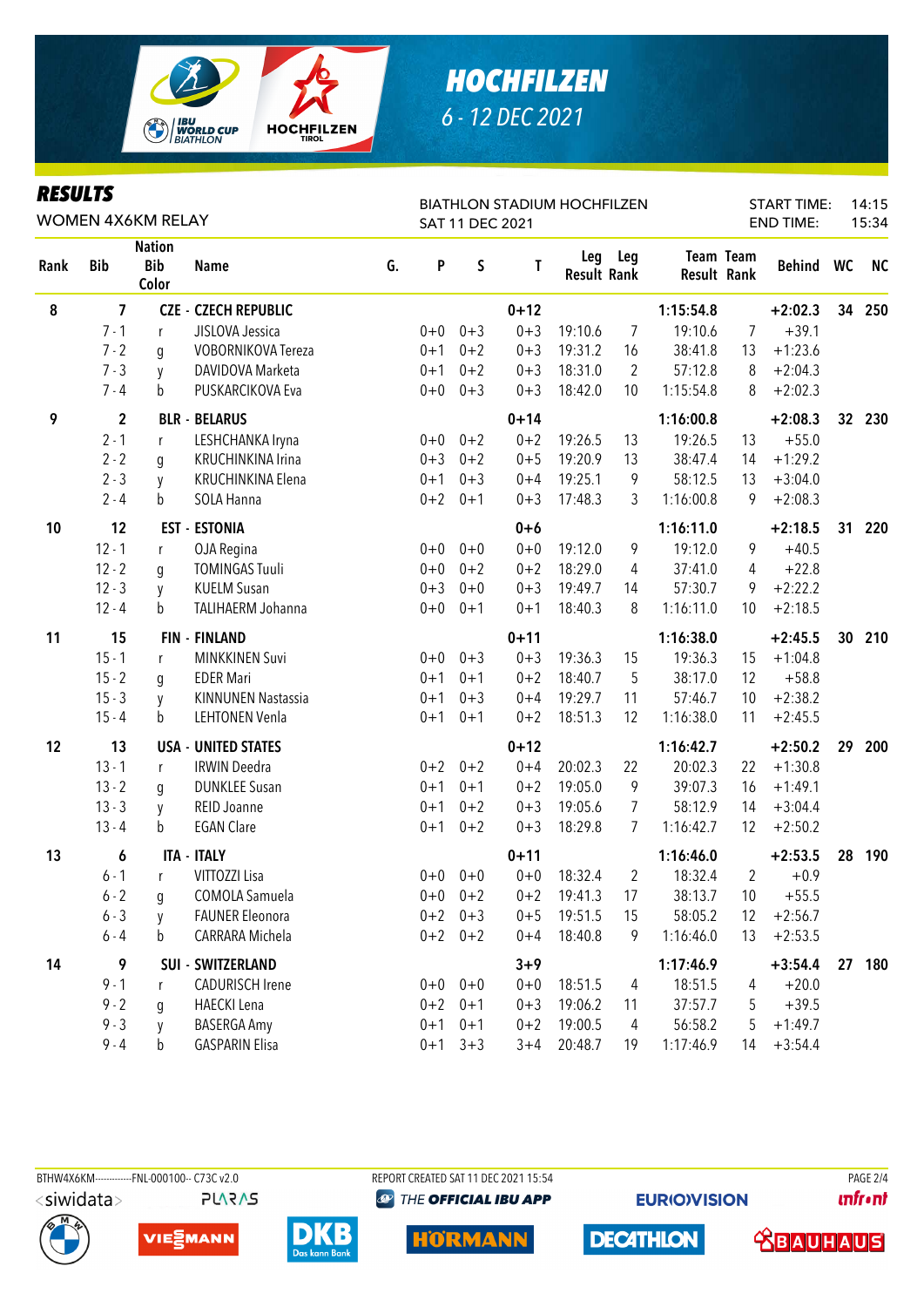

# **HOCHFILZEN** 6 - 12 DEC 2021

| <b>RESULTS</b><br><b>WOMEN 4X6KM RELAY</b> |            |                                      |                                   |    |         | SAT 11 DEC 2021 |          | <b>BIATHLON STADIUM HOCHFILZEN</b> |         | <b>START TIME:</b><br><b>END TIME:</b> |           |           |    |           |
|--------------------------------------------|------------|--------------------------------------|-----------------------------------|----|---------|-----------------|----------|------------------------------------|---------|----------------------------------------|-----------|-----------|----|-----------|
| Rank                                       | <b>Bib</b> | <b>Nation</b><br><b>Bib</b><br>Color | <b>Name</b>                       | G. | P       | $\sf S$         | T        | <b>Result Rank</b>                 | Leg Leg | <b>Result Rank</b>                     | Team Team | Behind    | WC | <b>NC</b> |
| 15                                         | 14         |                                      | <b>CHN - CHINA</b>                |    |         |                 | $2 + 6$  |                                    |         | 1:18:56.5                              |           | $+5:04.0$ | 26 | 170       |
|                                            | $14 - 1$   | r                                    | <b>TANG Jialin</b>                |    | $0 + 1$ | $0 + 0$         | $0 + 1$  | 19:33.8                            | 14      | 19:33.8                                | 14        | $+1:02.3$ |    |           |
|                                            | $14 - 2$   | g                                    | <b>CHU Yuanmeng</b>               |    | $0 + 0$ | $2 + 3$         | $2 + 3$  | 20:30.8                            | 22      | 40:04.6                                | 20        | $+2:46.4$ |    |           |
|                                            | $14 - 3$   | y                                    | <b>MENG Fangi</b>                 |    | $0 + 0$ | $0 + 1$         | $0 + 1$  | 19:43.6                            | 13      | 59:48.2                                | 18        | $+4:39.7$ |    |           |
|                                            | $14 - 4$   | b                                    | ZHANG Yan                         |    | $0 + 0$ | $0 + 1$         | $0 + 1$  | 19:08.3                            | 14      | 1:18:56.5                              | 15        | $+5:04.0$ |    |           |
| 16                                         | 24         |                                      | <b>SVK - SLOVAKIA</b>             |    |         |                 | $0 + 18$ |                                    |         | 1:18:56.9                              |           | $+5:04.4$ | 25 | 160       |
|                                            | $24 - 1$   | r                                    | FIALKOVA Paulina                  |    | $0 + 0$ | $0 + 3$         | $0 + 3$  | 19:44.9                            | 18      | 19:44.9                                | 18        | $+1:13.4$ |    |           |
|                                            | $24 - 2$   | q                                    | FIALKOVA Ivona                    |    | $0 + 1$ | $0 + 3$         | $0 + 4$  | 19:20.5                            | 12      | 39:05.4                                | 15        | $+1:47.2$ |    |           |
|                                            | $24 - 3$   | y                                    | REMENOVA Maria                    |    | $0 + 3$ | $0 + 3$         | $0 + 6$  | 20:17.9                            | 19      | 59:23.3                                | 16        | $+4:14.8$ |    |           |
|                                            | $24 - 4$   | b                                    | REMENOVA Zuzana                   |    | $0 + 3$ | $0 + 2$         | $0 + 5$  | 19:33.6                            | 15      | 1:18:56.9                              | 16        | $+5:04.4$ |    |           |
| 17                                         | 18         |                                      | <b>POL - POLAND</b>               |    |         |                 | $4 + 13$ |                                    |         | 1:19:09.3                              |           | $+5:16.8$ | 24 | 150       |
|                                            | $18 - 1$   | r                                    | HOJNISZ-STAREGA Monika            |    | $0 + 0$ | $0 + 0$         | $0 + 0$  | 18:44.1                            | 3       | 18:44.1                                | 3         | $+12.6$   |    |           |
|                                            | $18 - 2$   | q                                    | ZUK Kamila                        |    | $0 + 1$ | $1 + 3$         | $1 + 4$  | 19:23.5                            | 14      | 38:07.6                                | 8         | $+49.4$   |    |           |
|                                            | $18 - 3$   | y                                    | MAKA Anna                         |    | $0 + 0$ | $1 + 3$         | $1 + 3$  | 19:42.8                            | 12      | 57:50.4                                | 11        | $+2:41.9$ |    |           |
|                                            | $18 - 4$   | b                                    | PICZURA Magda                     |    | $1 + 3$ | $1 + 3$         | $2 + 6$  | 21:18.9                            | 20      | 1:19:09.3                              | 17        | $+5:16.8$ |    |           |
| 18                                         | 19         |                                      | <b>KAZ - KAZAKHSTAN</b>           |    |         |                 | $1 + 12$ |                                    |         | 1:19:29.3                              |           | $+5:36.8$ | 23 | 140       |
|                                            | $19 - 1$   | r                                    | VISHNEVSKAYA-SHEPORENKO<br>Galina |    | $0 + 0$ | $0 + 0$         | $0 + 0$  | 19:23.5                            | 12      | 19:23.5                                | 12        | $+52.0$   |    |           |
|                                            | $19 - 2$   | g                                    | <b>KLIMINA Darya</b>              |    | $0 + 2$ | $1 + 3$         | $1 + 5$  | 19:54.5                            | 18      | 39:18.0                                | 17        | $+1:59.8$ |    |           |
|                                            | $19 - 3$   | y                                    | <b>BELCHENKO Yelizaveta</b>       |    | $0 + 2$ | $0 + 2$         | $0 + 4$  | 20:09.3                            | 18      | 59:27.3                                | 17        | $+4:18.8$ |    |           |
|                                            | $19 - 4$   | b                                    | KONDRATYEVA Anastassiya           |    | $0 + 1$ | $0 + 2$         | $0 + 3$  | 20:02.0                            | 18      | 1:19:29.3                              | 18        | $+5:36.8$ |    |           |
| 19                                         | 22         |                                      | SLO - SLOVENIA                    |    |         |                 | $0 + 13$ |                                    |         | 1:19:31.9                              |           | $+5:39.4$ | 22 | 130       |
|                                            | $22 - 1$   | r                                    | <b>KLEMENCIC Polona</b>           |    | $0 + 3$ | $0 + 1$         | $0 + 4$  | 19:54.2                            | 21      | 19:54.2                                | 21        | $+1:22.7$ |    |           |
|                                            | $22 - 2$   | q                                    | <b>KLEMENCIC Ziva</b>             |    | $0 + 1$ | $0 + 1$         | $0 + 2$  | 19:24.3                            | 15      | 39:18.5                                | 18        | $+2:00.3$ |    |           |
|                                            | $22 - 3$   | y                                    | ZORC Kaja                         |    | $0 + 2$ | $0 + 1$         | $0 + 3$  | 20:30.2                            | 20      | 59:48.7                                | 19        | $+4:40.2$ |    |           |
|                                            | $22 - 4$   | b                                    | <b>VINDISAR Nika</b>              |    | $0 + 3$ | $0 + 1$         | $0 + 4$  | 19:43.2                            | 17      | 1:19:31.9                              | 19        | $+5:39.4$ |    |           |
| 20                                         | 21         |                                      | <b>BUL - BULGARIA</b>             |    |         |                 | $1 + 10$ |                                    |         | 1:19:33.5                              |           | $+5:41.0$ | 21 | 120       |
|                                            | $21 - 1$   | r                                    | <b>TODOROVA Milena</b>            |    | $0+0$   | $1 + 3$         | $1 + 3$  | 19:43.3                            | 17      | 19:43.3                                | 17        | $+1:11.8$ |    |           |
|                                            | $21 - 2$   | g                                    | KADEVA Daniela                    |    | $0 + 1$ | $0 + 1$         | $0 + 2$  | 20:05.9                            | 19      | 39:49.2                                | 19        | $+2:31.0$ |    |           |
|                                            | $21 - 3$   | y                                    | ZDRAVKOVA Maria                   |    | $0 + 1$ | $0 + 1$         | $0 + 2$  | 20:07.2                            | 17      | 59:56.4                                | 20        | $+4:47.9$ |    |           |
|                                            | $21 - 4$   | b                                    | <b>HRISTOVA Lora</b>              |    | $0+0$   | $0 + 3$         | $0 + 3$  | 19:37.1                            | 16      | 1:19:33.5                              | 20        | $+5:41.0$ |    |           |
| 21                                         | 16         |                                      | <b>JPN - JAPAN</b>                |    |         |                 |          |                                    |         | <b>LAP</b>                             |           |           |    | 20 110    |
|                                            | $16 - 1$   | $\mathsf{r}$                         | TACHIZAKI Fuyuko                  |    |         | $0+2$ $0+2$     | $0 + 4$  | 20:20.6                            | 23      | 20:20.6                                | 23        | $+1:49.1$ |    |           |
|                                            | $16 - 2$   | q                                    | MAEDA Sari                        |    | $0+0$   | $2 + 3$         | $2 + 3$  | 20:20.0                            | 20      | 40:40.6                                | 22        | $+3:22.4$ |    |           |
|                                            | $16 - 3$   | V                                    | <b>TANAKA Yurie</b>               |    |         | $0+1$ $0+1$     | $0 + 2$  |                                    |         |                                        |           |           |    |           |



VIE<sub>E</sub>MANN

HACHISUKA Asuka

 $b$ 

BTHW4X6KM-------------FNL-000100-- C73C v2.0 <siwidata> **PLARAS** 

 $16 - 4$ 

REPORT CREATED SAT 11 DEC 2021 15:54 **@ THE OFFICIAL IBU APP** 

Horma

**EURIO)VISION** 

**DECATHLON** 

**PAGE 3/4 unfront** 





**ABAUHAUS**